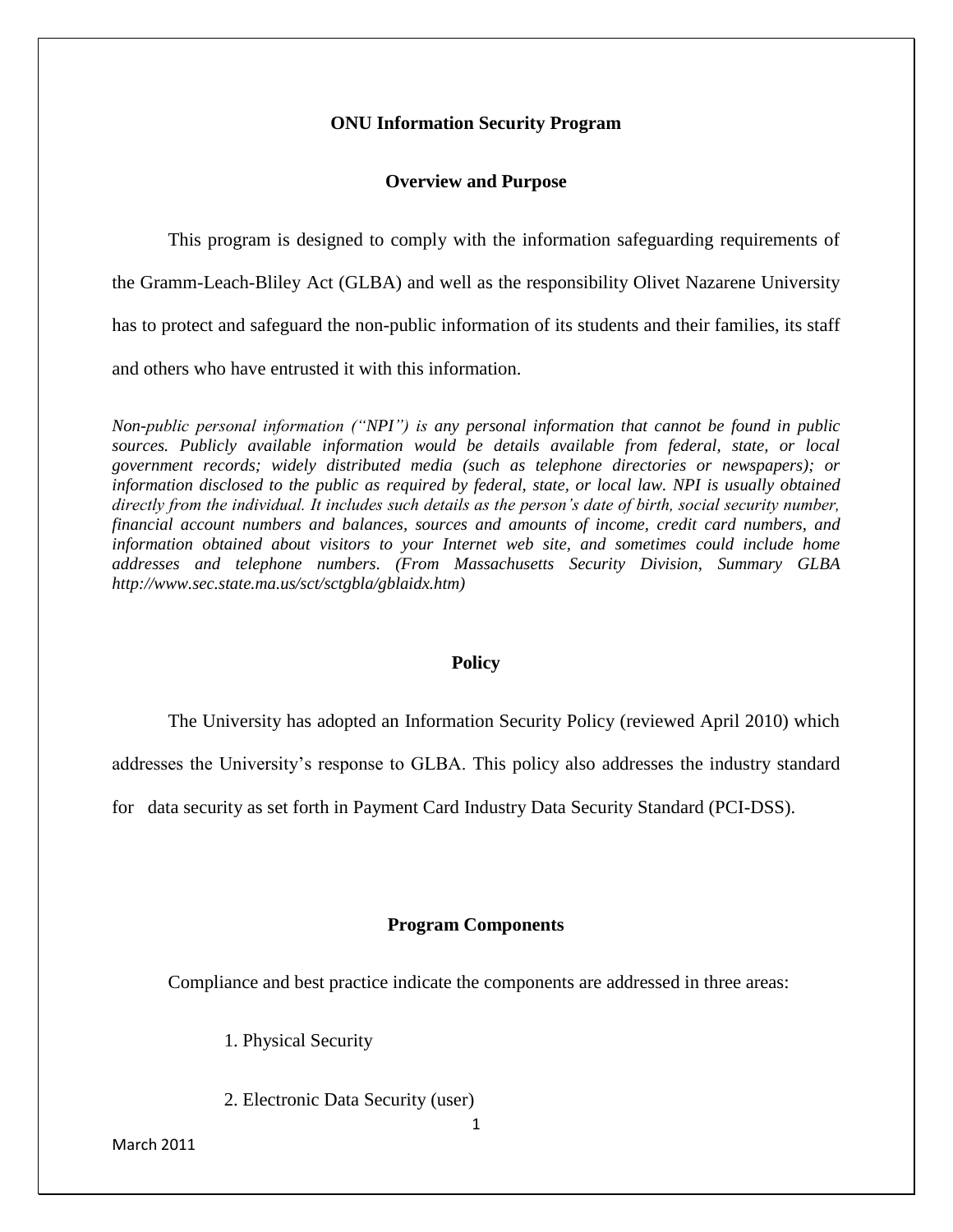3. Electronic Data Security (Information Technology) This program will be developed and administered within the department of Information Technology.

## **Physical Security**

Physical Security is a combination of good business sense combined with an awareness of the particular environmental landscape. Each department will have varying degrees of risk to manage in order to put reasonable safeguards in place. There are several University departments which have a constant flow of students and visitors which would require more vigilance in the safeguarding of the information, while others rarely, if ever, have non-employees in their area. The following sets forth the general guidelines for physically securing NPI:

- 1. Computer screens where practicable should be oriented in a manner which cannot be easily read by passersby or other visitors. For example, computer screens in close proximity to doors or windows should not face the doors or windows. Angling them slightly will discourage both the curious as well as those with a malicious intent. There are screen visors and/or filters which would increase the difficulty for the casual or intentional observer to identify screen content.
- 2. Desks and other work areas should be cleared of NPI when no one is present for an extended period of time. Information should be visible only to the extent that it is necessary to perform your duties. Blank sheets of paper and documents flipped over can protect it from the casual eye. At workday's end, any information should be returned to the desk, cabinet or vault.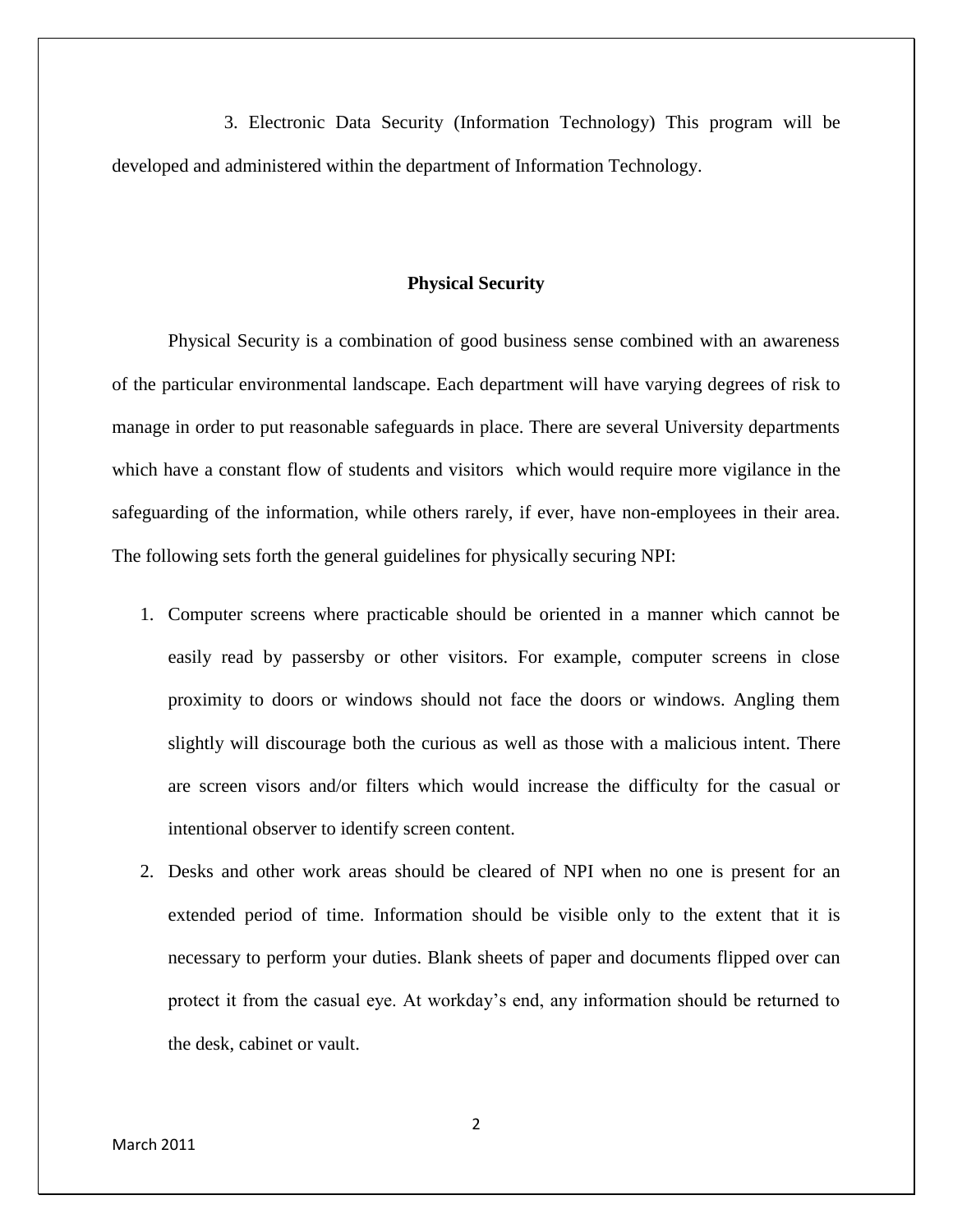- 3. NPI should be locked up when not in use and no one is present. At the end of the workday, all drawers, cabinets and vaults should be locked, even if it behind one or more locked doors. This step takes only minutes a week, but provides an additional reasonable safeguard.
- 4. NPI which is to be destroyed should be placed in a secure container for shredding or until it is shredded. An **unmarked** box under a desk emptied **daily** is a reasonable method to secure it until it can be disposed of effectively.
- 5. Any unnecessary duplicate copies of NPI should be securely disposed of promptly.
- 6. Access to NPI should be limited to those who have a need to know in the performance of their duties. This can be accomplished a number of ways, by limiting access to certain work areas, limiting keys to cabinets and vaults, and limiting by levels of viewing authority on the network system.
- 7. Unless there is a legitimate business need, NPI should not be taken from the department and/or off campus.
- 8. When an employee terminates, the Office of Human Resources, the Department of Technology Information, the Department of Public Safety, and if appropriate, faculty, staff and/ or students should be notified.
- 9. Only those employees who have been properly trained and authorized should handle calls and requests for NPI.
- 10. A current inventory of computers, laptops, PDA's portable storage devices and other equipment capable of obtaining downloadable information should be maintained. If the Department of Technology Information maintains the list for a department, a copy should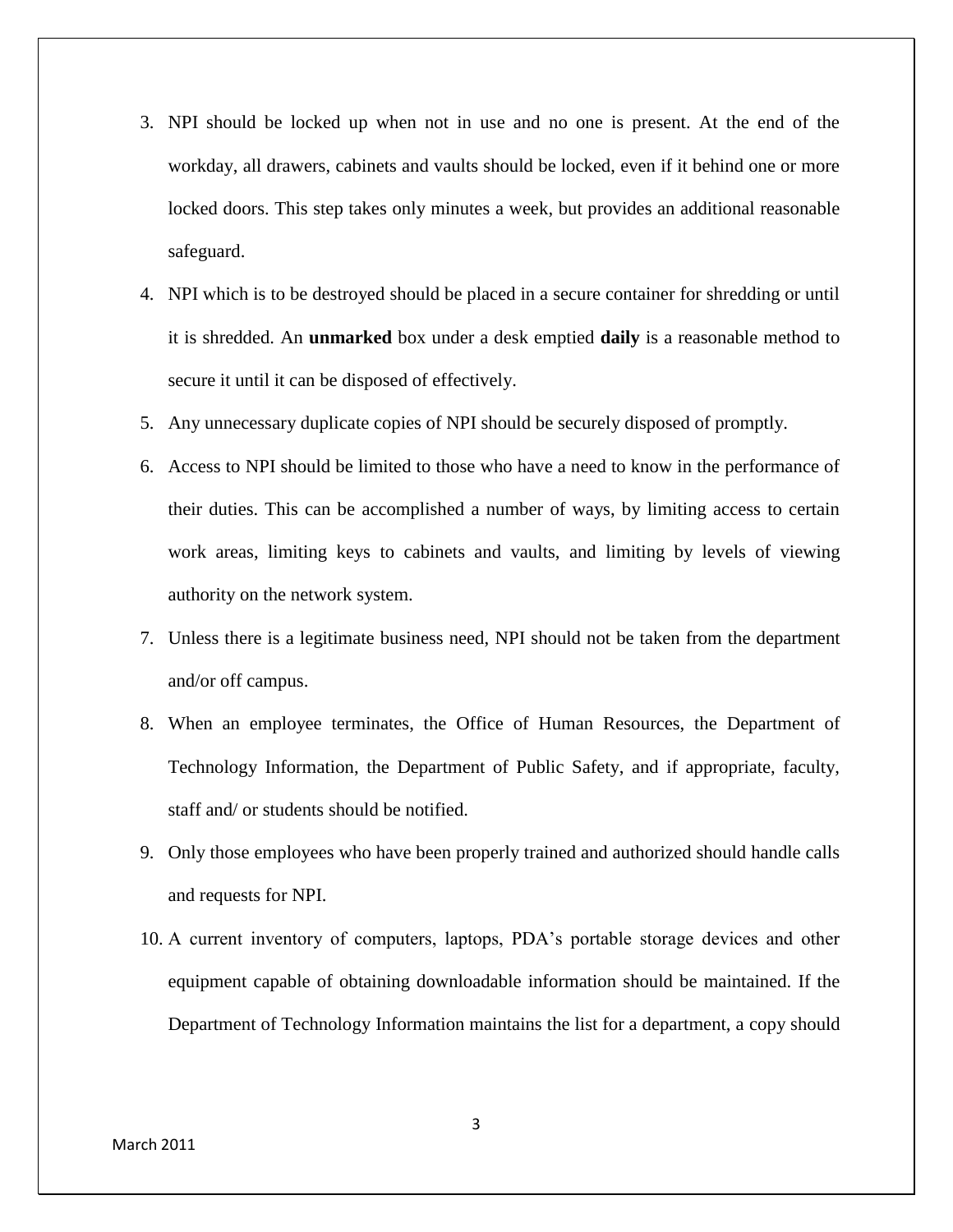be provided to the department head or her/his designee. The use of flash, thumb or a USB for unencrypted storage of NPI should be prohibited.

11. A current record of keys issued to a department should be kept. If responsibility for maintaining this list is Physical Plant, a copy should be provided to the department head or her/his designee.

#### **Electronic Security**

- 1. A unique password is required to log onto a computer or any device which can access NPI. Additionally, any department specific or university specific (for example Datatel) should have an additional unique password.
- 2. Passwords should be required to be changed periodically, generally 180 days.
- 3. Users of computers should set up a time out feature which would require the screen to blank out and have the user log on to activate. The computer should also be "locked" when the user will be away from the computer for an extended period of time.
- 4. Users should log off computers and other devices at the end of the day.
- 5. Users should be limited to access information which is necessary for the performance their duties.
- 6. Most of NPI is stored on drives which are backed up daily by the Department of Information Technology. Users who have NPI on their computer's "C" drive should also back up externally no less frequently than daily. Backups should be stored at a remote location.

March 2011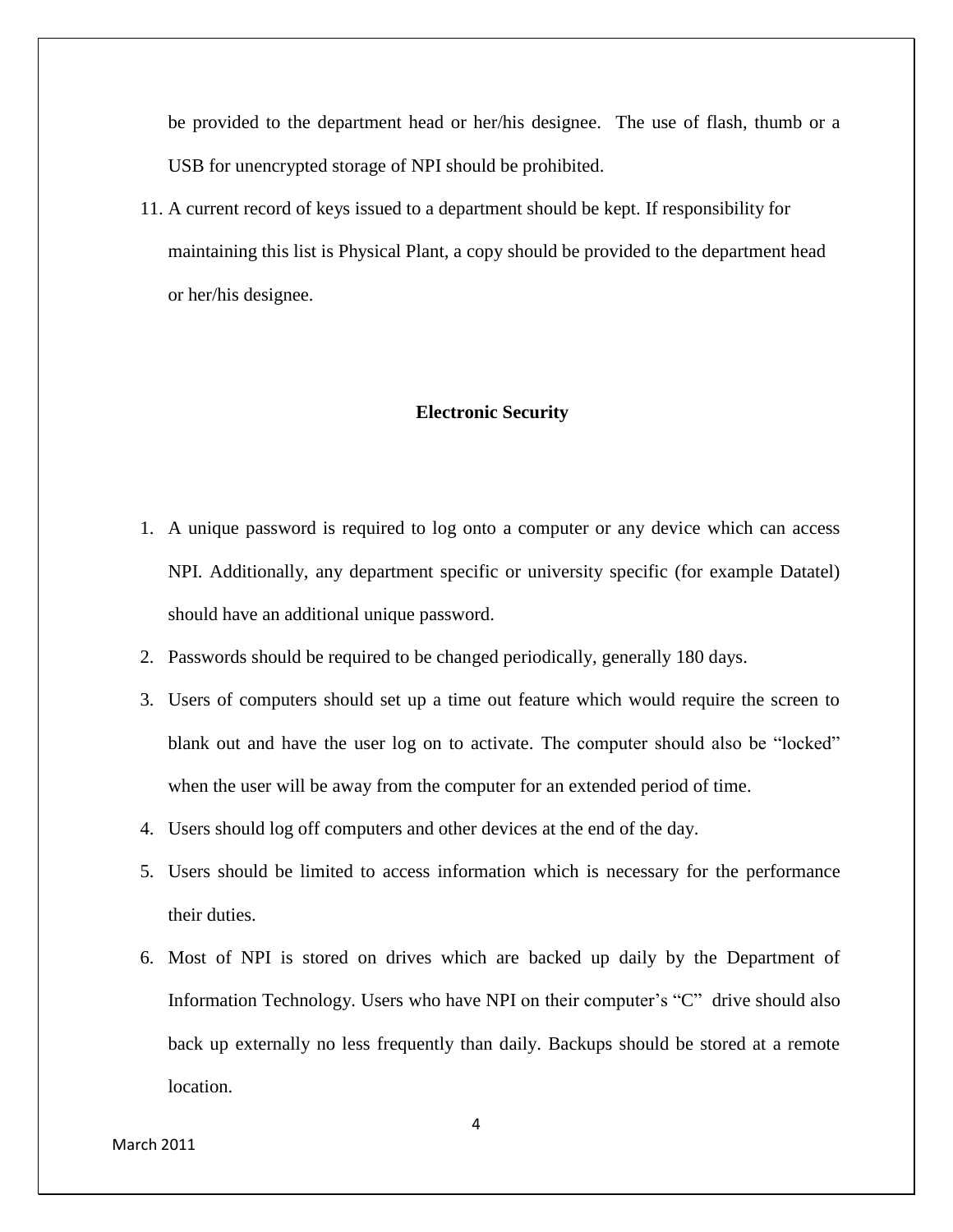- 7. Users should not transmit unencrypted or non-password protected NPI. If a written or in person request is made to send via facsimile, care should be taken as to the legitimacy of the request and the facsimile destination before it is sent. ( For example, on a request for a transcript to be sent to another educational institution, the facsimile number should be independently verified before it is sent.)
- 8. A user log should be maintained and should be reviewed for any unusual or exception activity. If the log is managed by the Department of Information Technology, the Department Head or her/his designee should be given a summary report of the findings, and if appropriate a copy of the report.
- 9. No hardware or software should be connected a University system computer or access device unless it has been first checked for viruses or other malicious software.

## **Electronic Data Security - I.T.**

#### **Network Management Team**

To accomplish the goals of this policy, the Olivet Nazarene University network management team will perform the following functions.

1. Monitor network traffic, as necessary and appropriate, for the detection of network infrastructure problems, intrusions (internally and externally based), and network policy violations. If a security problem is identified, the network management team will seek the cooperation of the appropriate administrators or staff for the systems and networks involved in order to mitigate such issues. If necessary, the network management team will act unilaterally to isolate and contain the problem by isolating systems and their services from the network infrastructure, and promptly notify the appropriate resources when this is done.

March 2011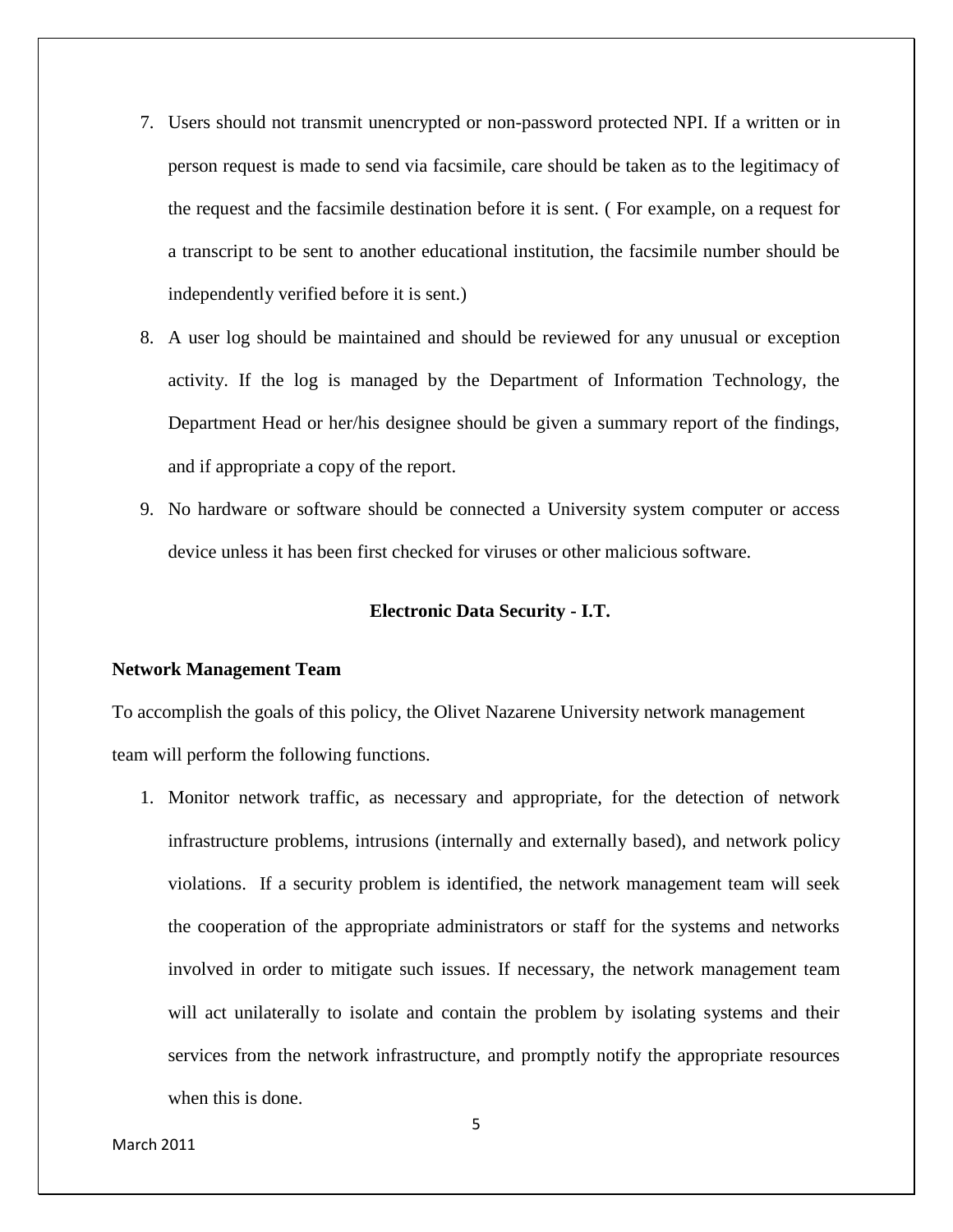- 2. Monitor and maintain campus infrastructure to allow compliance with university policies against pornographic and mature content via network connections. Traffic detected that violates these policies will be submitted to the office of Student Development.
- 3. Plan, implement, and review the results of network-based security scans of the systems and devices on university networks in order to detect vulnerabilities or compromised hosts. If detected security vulnerabilities, deemed to be significant risk to others, are not addressed in a timely manner, the network management team may take steps to disable network access to those systems and/or devices until the problems have been rectified.
- 4. Prepare reports of network security activities on a quarterly basis.
- 5. Provide security assistance and incident prevention advice to system administrators.
- 6. Coordinate all Olivet Nazarene University network security efforts and act as the primary administrative contact for all related activities. To ensure that this coordination is effective, security compromises should be reported to the network management team via e-mail at  $\frac{i \alpha_0}{i \alpha_1}$  or telephone 815-928-5302.
- 7. Cooperate with Olivet Nazarene University departments (e.g., Student Development, Public Safety, Human Resources), state, and federal investigations into any alleged computer or network security incidents.
- 8. Cooperate in the identification and prosecution of activities contrary to university policies and the law. Actions will be taken in accordance with relevant university policies, codes, and procedures with, as appropriate, the involvement of the Public Safety and/or other law enforcement agencies.
- 9. Abide by a Code of Conduct for IT staff and administration.

6